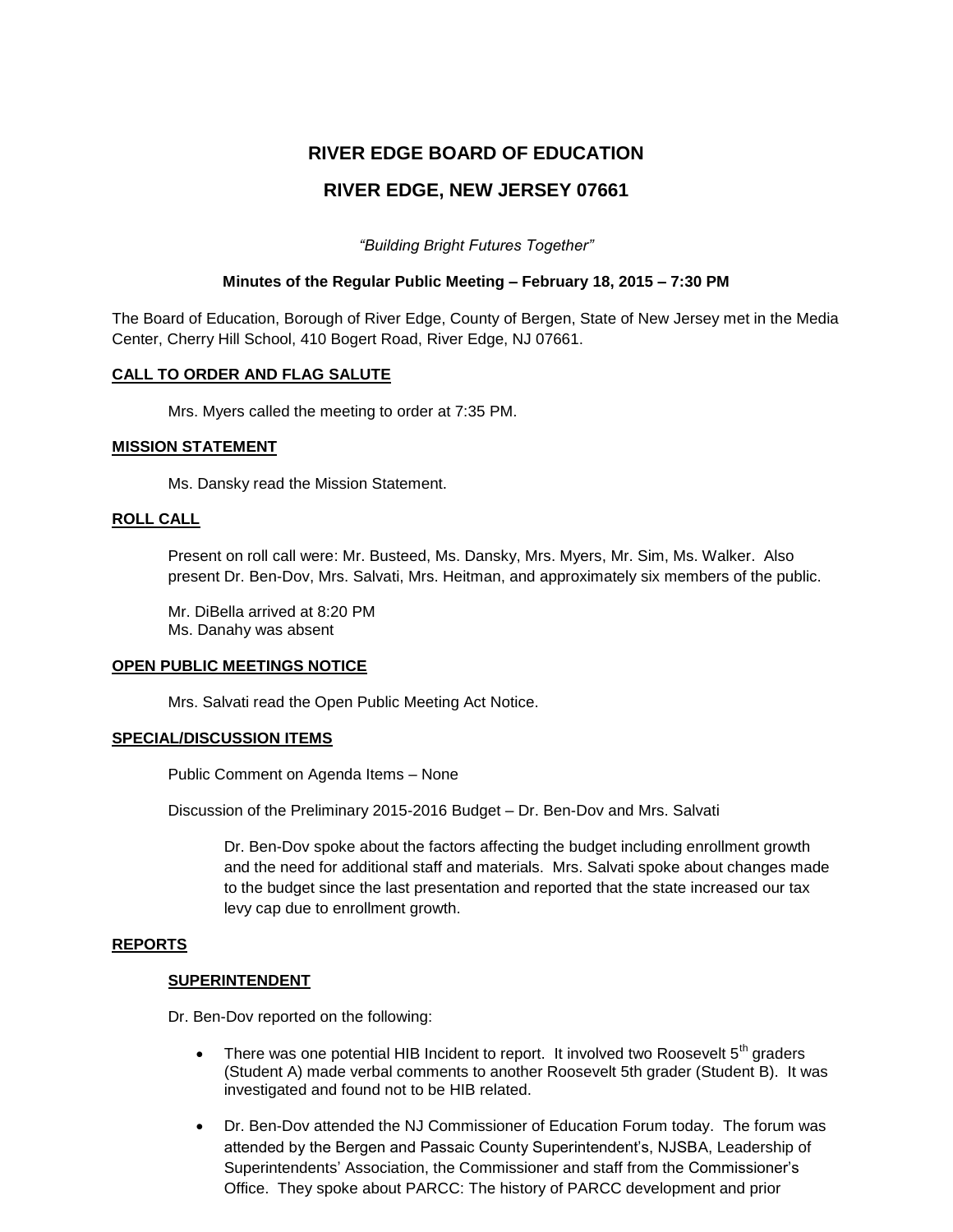assessments. The benefits of reports that will be derived from PARCC results for informed instruction were also discussed. The test refusal movement was discussed and it was restated how, by law, there is no option to "opt out" of the testing for public school students.

There are two PARCC Parent Presentations scheduled for Thursday, February 19<sup>th</sup> and Tuesday, February 24<sup>th</sup>. Both meetings will be joint meetings for parents of River Edge and Oradell. The meeting for the 19<sup>th</sup> is in Oradell Public Schools and the meeting for the  $24<sup>th</sup>$  is at Cherry Hill School.

## **PRINCIPAL**

Mrs. Heitman reported on the following:

- Mrs. Heitman explained PARCC trials and the upcoming tests to the board. The teachers feel they learned a lot from these trials. We were able to work out the kinks and troubleshoot.
- International Day for Cherry Hill School was on February 5th. It was a huge success. The children really enjoyed it.
- Firefighter Phil came to both schools on February  $11<sup>th</sup>$  and February  $12<sup>th</sup>$ . The children learned a lot about fire safety.
- Cherry Hill's first graders are enjoying the Mayor's Book Club. The Mayor came on Friday, February  $13<sup>th</sup>$  to read a story to the first graders.
- The 100<sup>th</sup> day of school is on February 19<sup>th</sup>. The children will celebrate with a variety of activities.
- $\bullet$  Jump Rope for Heart Health will be celebrated the week of February 23 $^{\text{rd}}$ .

## **BOARD SECRETARY**

Ms. Salvati reported on the following:

• Mrs. Salvati stated State Aid will be announced around February  $24^{\text{th}}$ .

## **PRESIDENT**

Mrs. Myers had nothing to report at this meeting.

## **COMMITTEES**

- Ms. Walker stated River Dell will not be part of Tri-District with Oradell and River Edge next year. Dr. Ben-Dov and Mr. Wilson, Superintendent of Oradell, will continue to work together.
- Mr. Busteed attended and spoke about the Building and Grounds Meeting that took place before the board meeting.
- Ms. Dansky stated there will be a meeting for Bergen County School Boards Presidents' on Saturday, March 28<sup>th</sup> at Roosevelt School. On Saturday, April 25<sup>th</sup> there will be a shredding truck available and a truck for collecting donations of plastic toys for less fortunate children, at Cherry Hill School.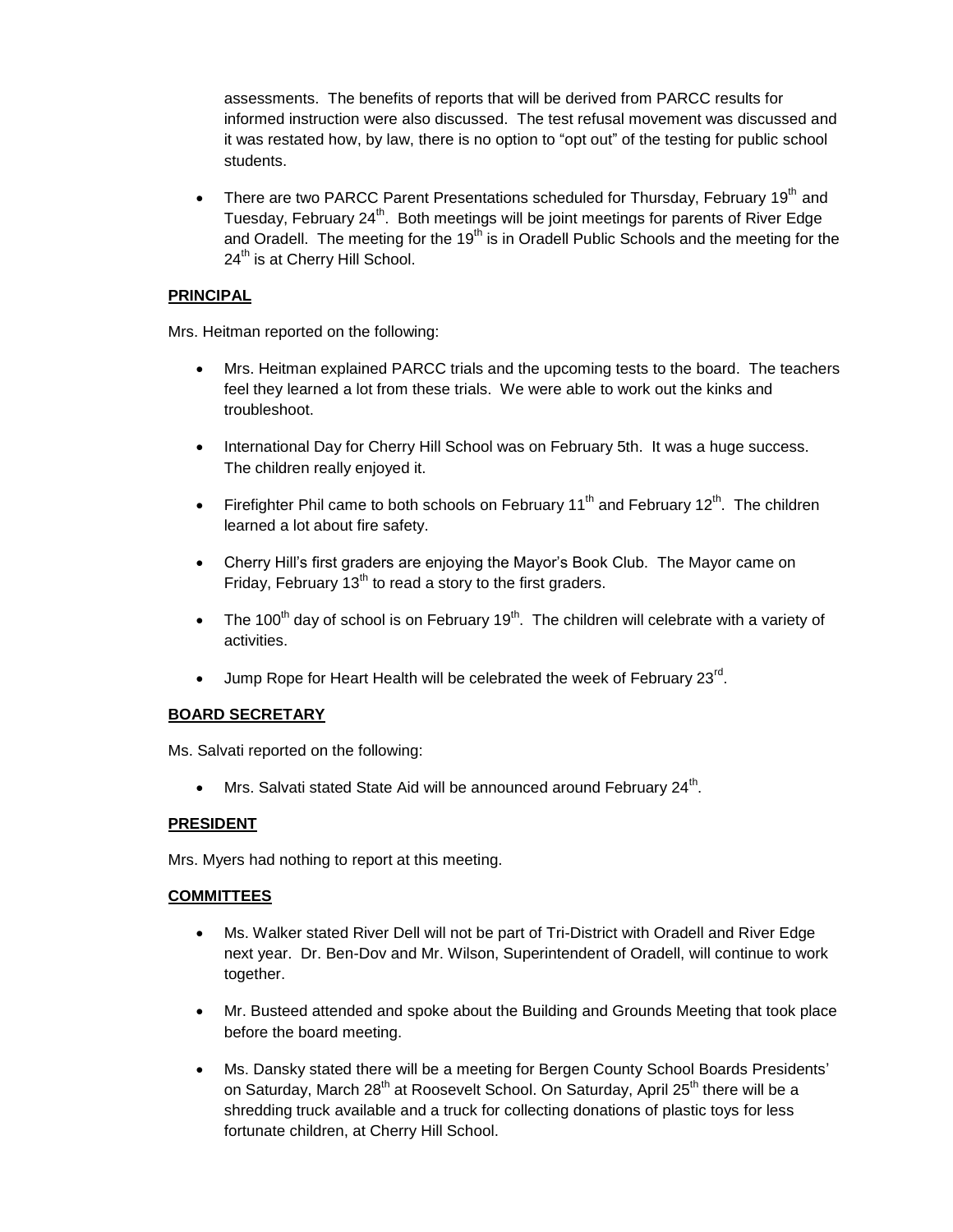## **MOTIONS TO BE ACTED UPON**

## **ADMINISTRATION/POLICY**

Motion by Mr. Busteed Seconded by Mr. DiBella

> 1. That the Board of Education approve the Minutes and Confidential Minutes January 21, 2015.

Ayes: Mr. Busteed (Abstained on the Confidential Minutes), Mr. DiBella, Mrs. Myers, Mr. Sim, Ms. Walker Nays: None; Abstained: Ms. Dansky

Motion by Mr. DiBella Seconded by Mr. Sim

2. That the Board of Education approve the following class trip:

| Date    | <b>School</b> | Grade | <b>Destination</b>                                  | Cost to<br><b>District</b> |
|---------|---------------|-------|-----------------------------------------------------|----------------------------|
| 4/15/15 | Roosevelt     | 2     | Liberty<br>Science<br>Center<br>Jersey City,<br>N.J | \$960.00                   |

3. That the Board of Education approve the staff development and travel as per the schedule for February 2015 including relevant mileage reimbursement. (Addendum)

Ayes: Mr. Busteed, Ms. Dansky, Mr. DiBella, Mrs. Myers, Mr. Sim, Ms. Walker Nays: None

#### **CURRICULUM/EDUCATION** – None

#### **BUILDING & GROUNDS** – None

## **FINANCE/GRANTS/GIFTS**

Motion by Mr. Sim Seconded by Ms. Walker

> 1. That the Board of Education approve the bills & claims dated February 2015 totaling \$793,802.63 including checks #37064 through #37118 claims dated February 2015 totaling Payrolls dated January 15, 2015 and January 30, 2015 totaling \$1,069,565.81 issued therefore, a copy of such warrants list be attached as part of these minutes. (Addendum)

Ayes: Mr. Busteed, Ms. Dansky, Mr. DiBella, Mrs. Myers, Mr. Sim Nays: None; Abstained: Ms. Walker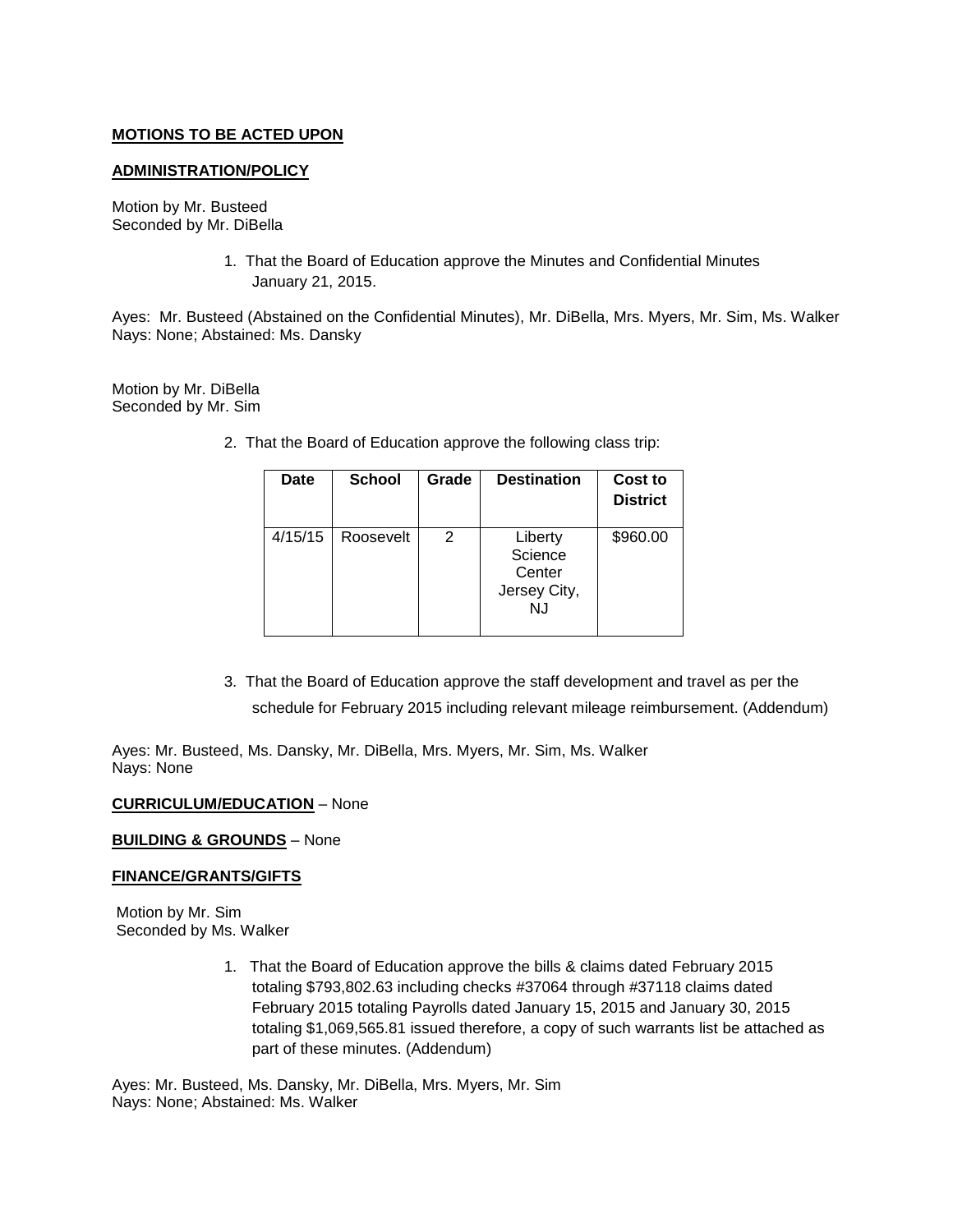- 2. That the Board of Education approve the Budget Transfers for the school year 2014-2015 as of December 31, 2014. (Addendum)
- 3. That the River Edge Board of Education approve the Secretary's and Treasurer's Reports for the period ending December 31, 2014.

Further, we certify that as of December 31, 2014 after review of the secretary's monthly financial report (appropriations section) and upon consultation with the appropriate district officials, to the best of our knowledge no major account or fund has been overexpended in violation of N.J.A.C. 6A:23-2.11 and that sufficient funds are available to meet the district's financial obligation for the remainder of the fiscal year. (Addendum)

- 3. That the Board of Education establish May 6, 2015 as the date for the official Public Hearing of the 2015-2016 School Year Budget.
- 4. That the Board of Education approve \$3,000 compensation for Chris Armen, as Director of the 2015 summer enrichment Program.

Ayes: Mr. Busteed, Ms. Dansky, Mr. DiBella, Mrs. Myers, Mr. Sim, Ms. Walker Nays: None

## **PERSONNEL**

Motion by Ms. Walker Seconded by Mr. Busteed

> 1. That the Board of Education accept, with regret, the retirement of Ann-Marie Calza, Special Education/Resource Teacher, effective July 1, 2015.

Ayes: Mr. Busteed, Ms. Dansky, Mr. DiBella, Mrs. Myers, Mr. Sim, Ms. Walker Nays: None

Motion by Ms. Busteed Seconded by Mr. DiBella

- 2. That the Board of Education, with the recommendation of the Superintendent approve Kyle Aug, Part-time Aide, starting on or about February 23, 2015 through June 30, 2015.
- 3. That the Board of Education, with the recommendation of the Superintendent approve Cathleen Raffa, Substitute ABA Aide starting on or about March 2, 2015 through June 30, 2015.

Ayes: Mr. Busteed, Ms. Dansky, Mr. DiBella, Mrs. Myers, Mr. Sim, Ms. Walker Nays: None

**RIVER EDGE SPECIAL EDUCATION** - None